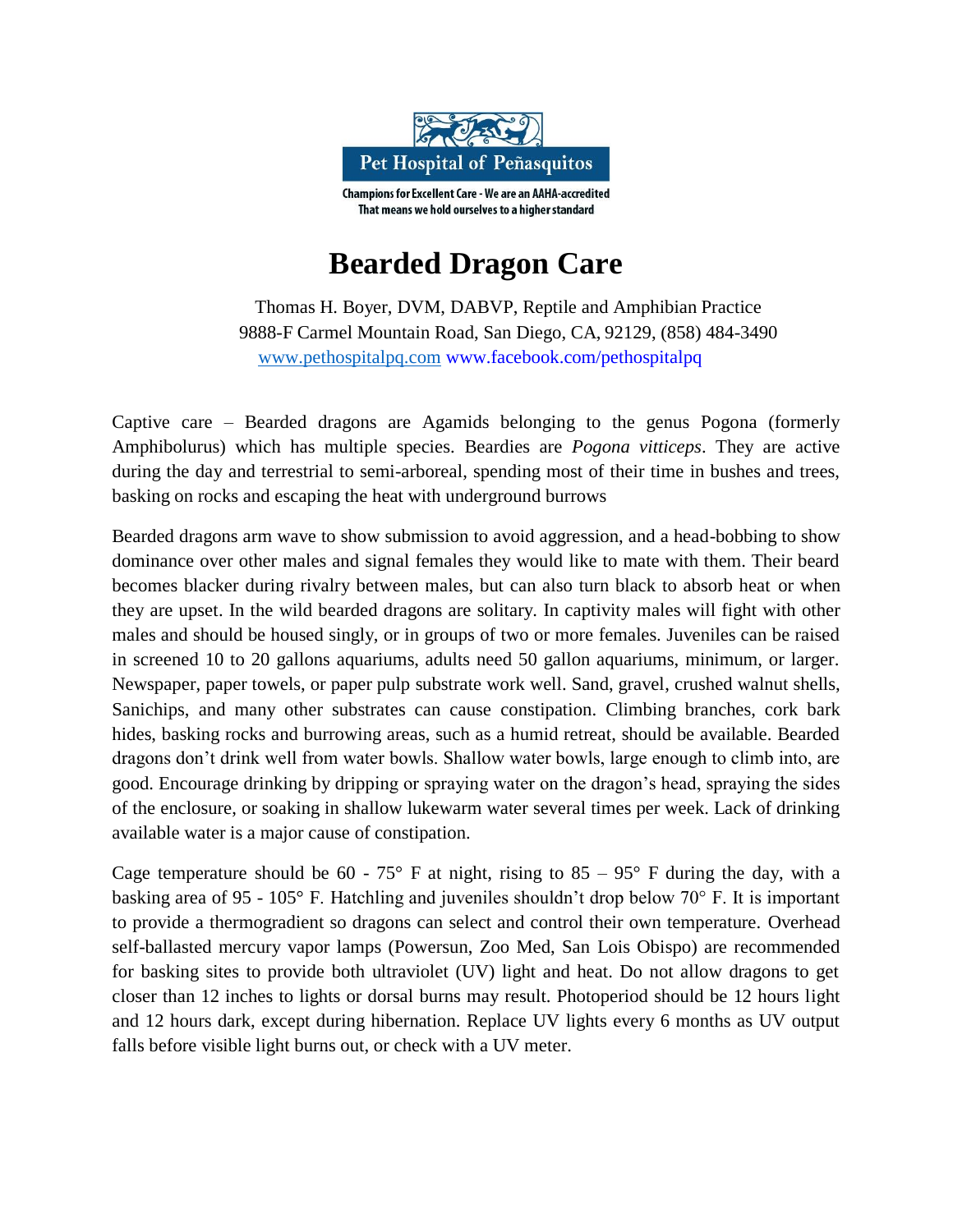Feeding - In the wild juveniles consume 50% plant material and 50% animal material, adults consume 90% plant material and 10% animal material. Suitable vegetables include calcium dusted dark leafy greens (kale, collards, mustards, turnip, radish or beet tops, spinach, dandelions, escarole, cabbage, bok choy, broccoli rabe, and lettuces such as Romaine, red leaf, green leaf or Boston lettuces, but not iceberg lettuce), carrots, squash, zucchini, peas and beans. Flowers such as roses, nasturtiums, carnations and hibiscus are also good. Dragons should be fed a wide variety of insects including mealworms, crickets, super worms, waxworms, Dubia cockroaches, black soldier fly larvae, locusts, silkworms, butter worms, grasshoppers and tomato hornworms. Insects should be well fed before becoming prey and insects that can be gut loaded should be fed a commercial gut loading diet with > 6% calcium (such as Mazuri Hi Ca Cricket Diet), nothing else, besides water. Gut loading cubes are nutritionally worthless. Commercial pelleted (not cubed) bearded dragon foods can also be fed. Baby mice can be offered several times per month. Even though bearded dragons love fruits, they are not recommended, because they are too high in sugars and not part of their natural diet. Overfeeding, obesity and fatty livers are a major problem in captivity. Juvenile growing animals can be fed daily, adults should be fed every other day to every third day if obese. Growing dragons need more calcium than adults. Calcium is provided in calcium rich insect gut loading diets, dusted on insects or sprinkled on food. Multivitamins can be given twice a month, if fortified foods, such as commercial gut loading diets, or commercial pellets, are not part of the diet. Feed as much variety as possible.

Reproduction – Bearded dragons are easy to breed and prolific. Breeding occurs during the spring and summer. Mature male dragons have larger femoral pores compared to females. In males, if the tail is lifted, two bulges are visible at the base of the tail while looking straight down the tail. Males have larger heads and more prominent darker beards as well. Females reach sexual maturity between 18 to 24 months of age, sooner is possible with optimal nutrition but breeding younger dragons is not recommended. A winter cool down from mid-December to mid-February with a 10 hours light, 14 hours dark, photoperiod helps synchronize breeding. Most dragons are already off feed by this time. Night time temperatures should drop to 60 - 75° F with a daytime basking around 80° F. Water should be provided, either by soaking, sprinkling or spraying it on their head (unless they drink from a water bowl). In mid to late February photoperiod and temperatures can slowly be increased to 12 hrs. light and 80° F ambient, with a hot spot of 95-105° F, and a night time drop to 70 - 75° F. Appetite should return after a few warmer days and dragons should be fed heavily in preparation for breeding within a month. As females become obviously gravid, appetite decreases, the female is more active and will be digging, until she stops eating altogether for a few days prior to egg laying. A nest area should be present with at least 10 to 12 inches of sandy soil, such as a box, or 8 to 10 gallon plastic tub. The female will excavate a burrow and lay eggs in the late afternoon or early evening, then fill in the burrow. Oviposition commences 4 to 6 weeks after copulation, females average 15 to 25 eggs and 2 to 7 clutches per year, at 4 to 6 week intervals. Eggs should be incubated at 82 - 86° F in a mixture of vermiculite and water at a ratio of 1:1 to 1:2, by weight. Damp Perlite, sand or soil can also be used. Fertile eggs will chalk up and enlarge. Eggs hatch in an average of 2 months